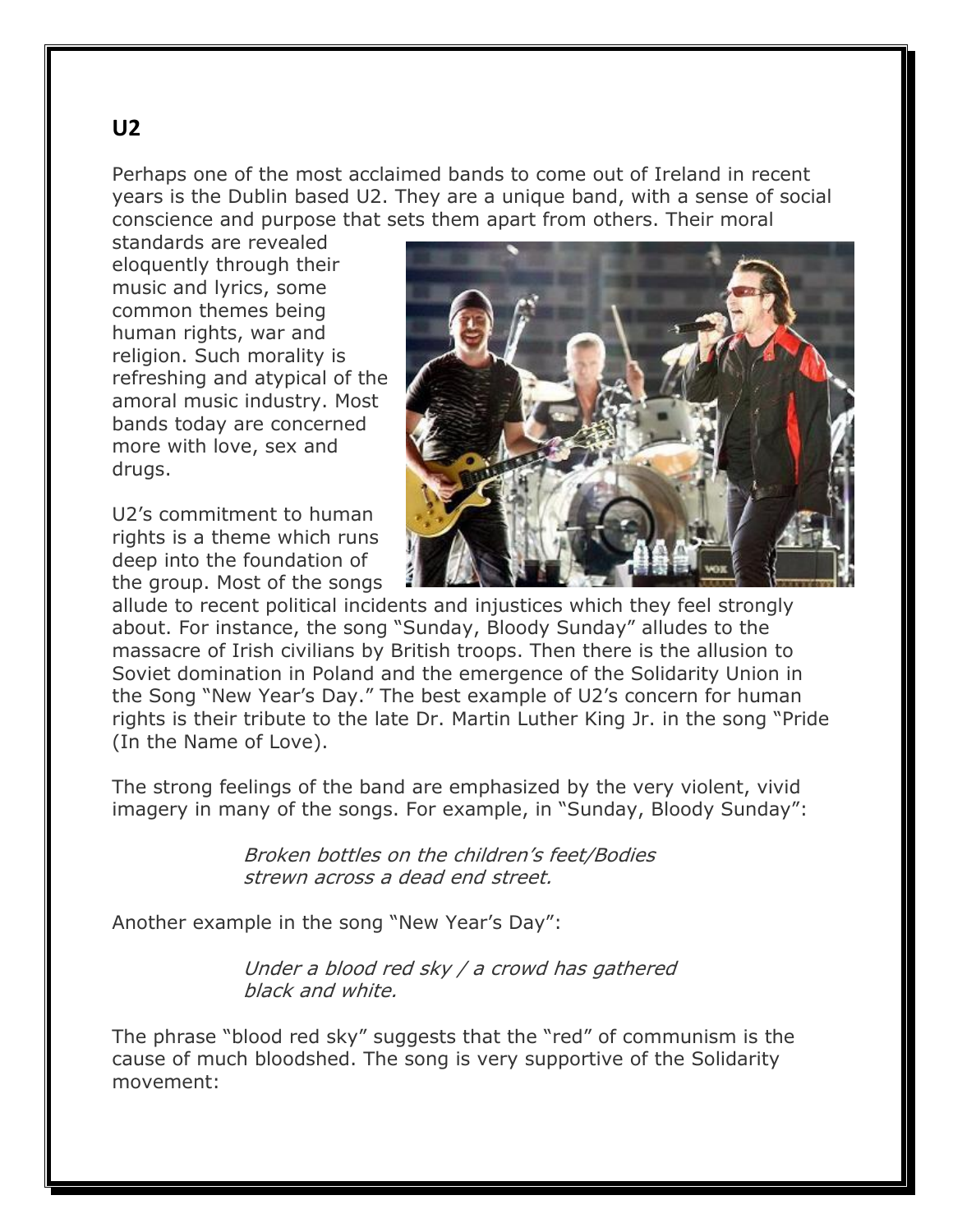## Say it's true / Thats true / We can break the rule / Thrown in two —- we can be one..../

There is a sense of urgency in this song, felt through the imperative lyrics and anxious baseline. This sense of urgency reflects U2's views on the situation in Poland. U2's commitment to human rights is actively apparent in their involvement in Amnesty International. They headlined the benefit tour last summer as well as donated some of their own concert revenues to the organization. They were also involved in the Band Aid / Live Aid projects for famine relief.

Obviously, U2 is anti-war. The fact that they named their third album "War" is quite paradoxical considering that the overall message is one of Pacifism. The musical- style on the album leans towards the militaristic with the march-like rhythm of the drums, anxious haS1jne and powerful, angry guitar. These sounds of militarism are instruments of U2's pacifism in order to fight moral battles. The waving of the white flag, the flag of surrender, has become a trademark of U2 in concert. This brings out their belief that it requires much more bravery to surrender than to simply fight.

U2's views on nuclear war come through in the song "A Sort of Homecoming" filled with horrible imagery of a nuclear holocaust:

> On the side of a hill as the valleys explode / dislocated / suffocated / the land grows weary of its own..../ ... a bomb blast lightning waltz.. ./ no spoken words / just a scream. /

Opposition and fear of nuclear war is clearly felt throughout the song. The title of the album in which this song appears, "The Unforgettable Fire," also suggests the horrors of a nuclear explosion.

Another bold statement that U2 has dared to make concerns their vue of religion. In a business in which religion is unfashionable and moral standards low, U2 is the exception. They dare to proclaim their faith in Christianity and maintain Christian values. The perfect example of religion as one of U2's top priorities is the song "40" from the "War" album. It is simply the fortieth psalm, "A Song of Praise," put to music. There are frequent religious allusions in their songs, such as in "Sunday, Bloody Sunday":

To claim the victory Jesus won/

and there is the biblical allusion in the title of their latest album "The Joshua Tree."